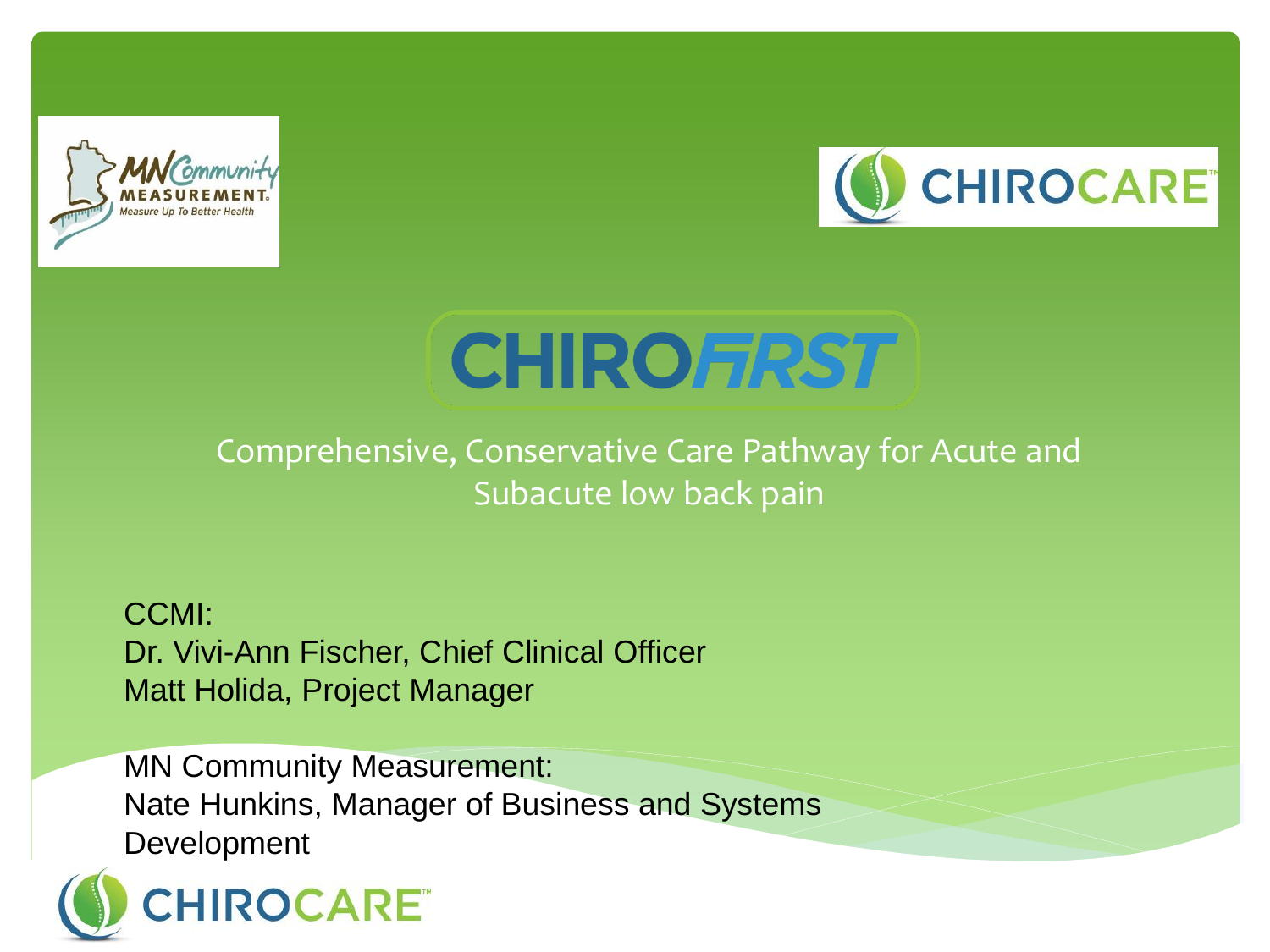# Today's Agenda

- ChiroFirst background
- Acute and Sub-Acute Low Back Pain Measure Specifics
	- Measurement Period
	- Patient reported outcome tool
- Data Submission Process
- Data Validation Process
- Resources
- Timeline
- Next Steps
- Questions

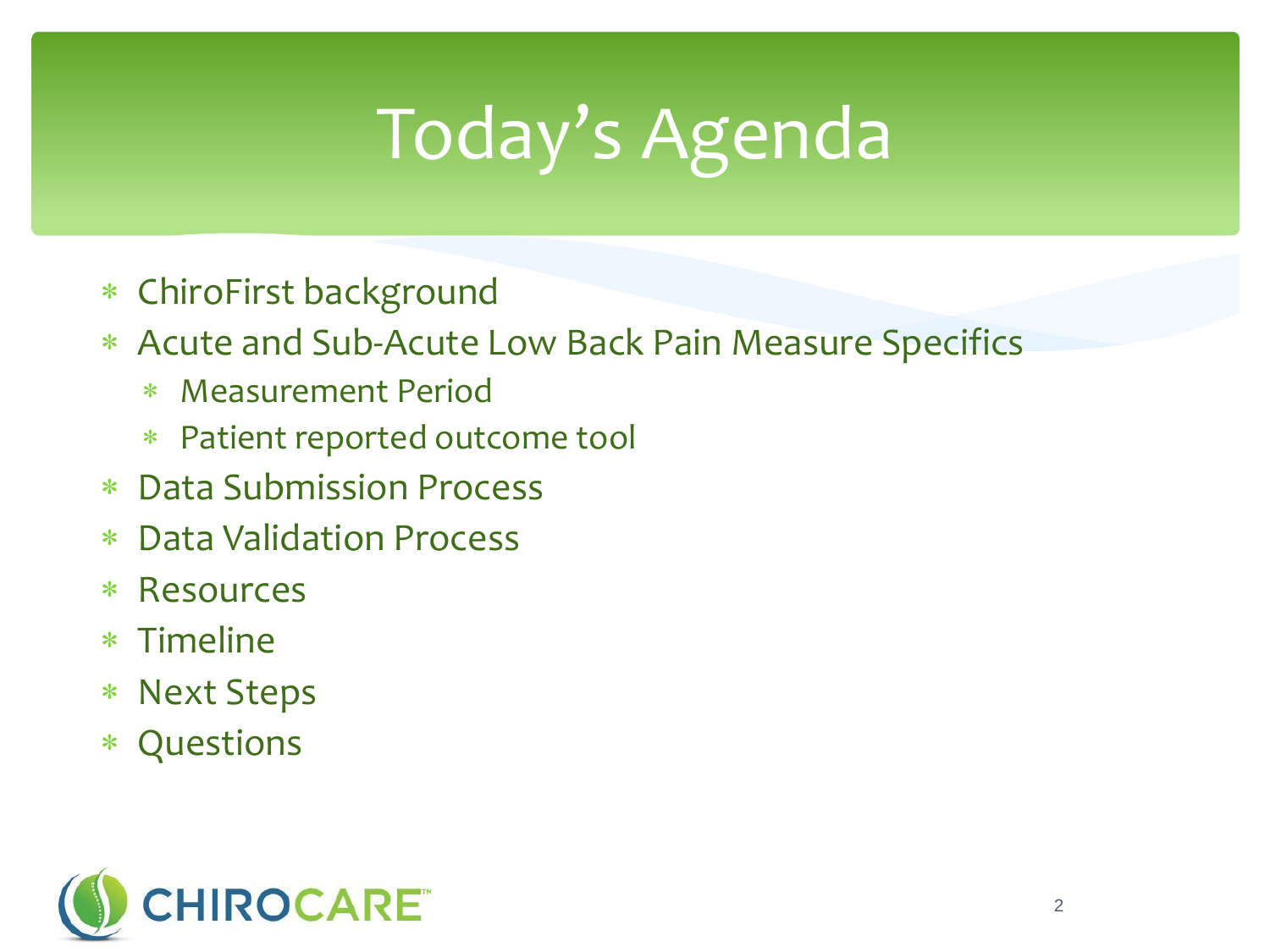# ChiroFirst Background

- \* Invite to ChiroCare Centers of Excellence
	- o Comprehensive Conservative Care Pathway
- ChiroFirst 12 month study
	- o Begins July 1, 2016
	- o Report functional outcomes & patient demographics
- Pilot Study
	- o 3 months May-June 2015
	- o 4 clinics participated
	- Learned ways to make this study easier
	- **Observations**

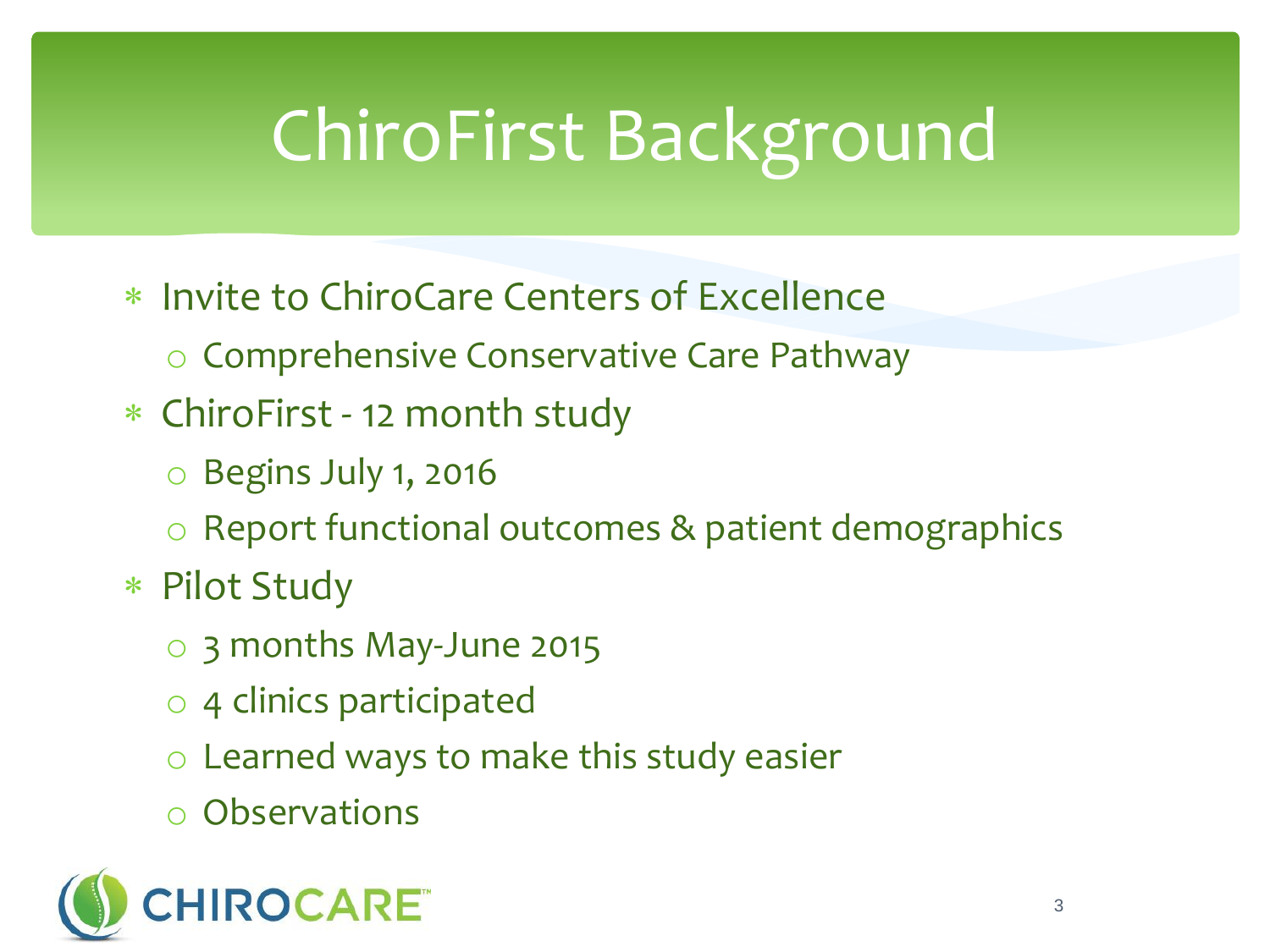## ChiroFirst Background

- Triple Aim Measurements
	- Patient Satisfaction with CAHPS (Consumer Assessment of Health Care Providers & Systems) Survey
	- Affordability (via claims data)
	- Outcomes (via the Oswestry 2.1a) reporting to MNCM
- Partnered with MNCM
	- Provides validated data tools
	- \* In depth reporting
	- Ensures integrity of study

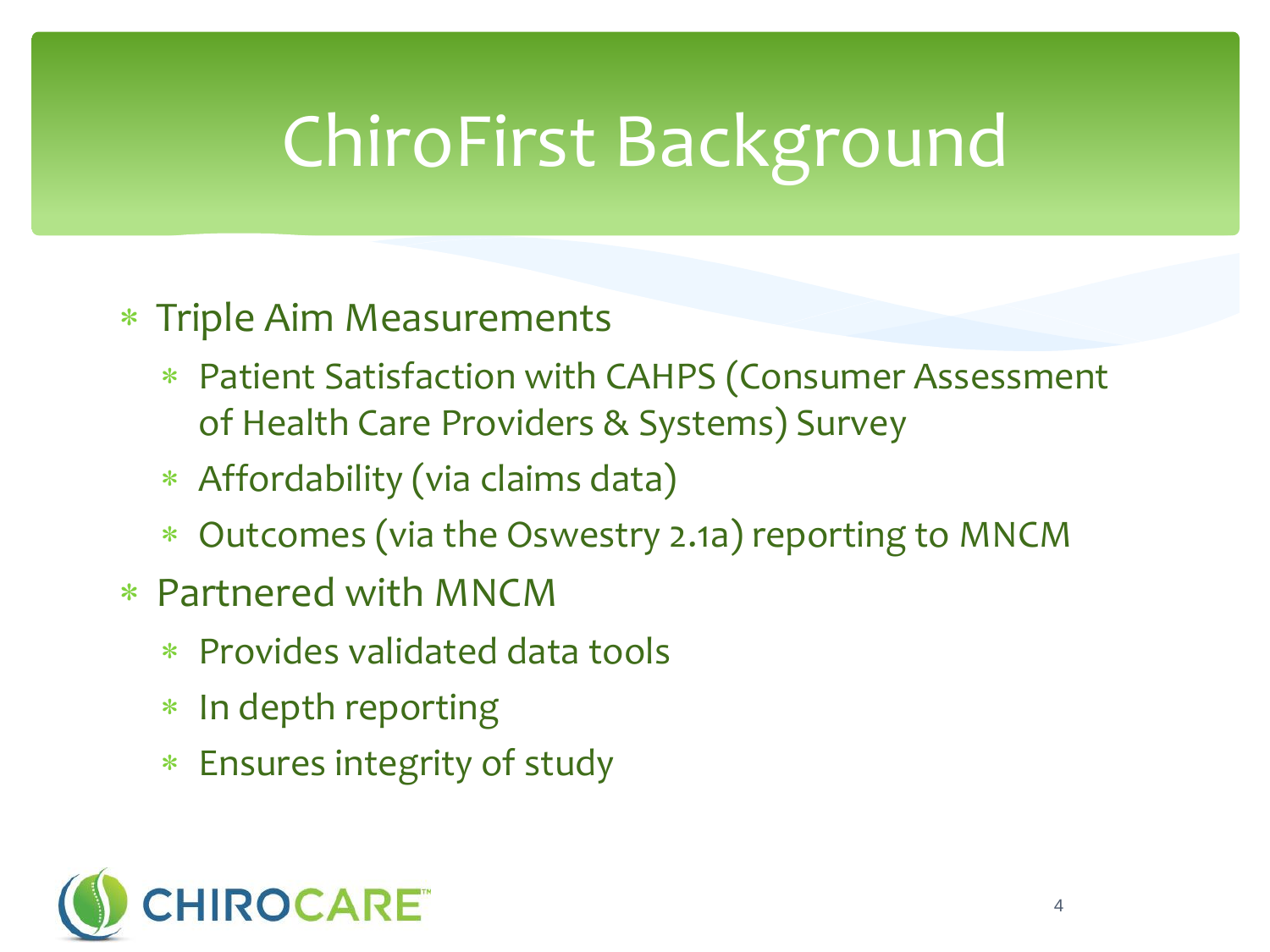## Acute and Sub-Acute Low Back Pain Measure Specifics

- Patient Inclusions
	- Patient aged 18 years or older on July 1, 2016.
	- Patient with new episode of low back pain with an ICD-10 diagnosis code in the primary position.
	- All health plans qualify for reporting outcomes.

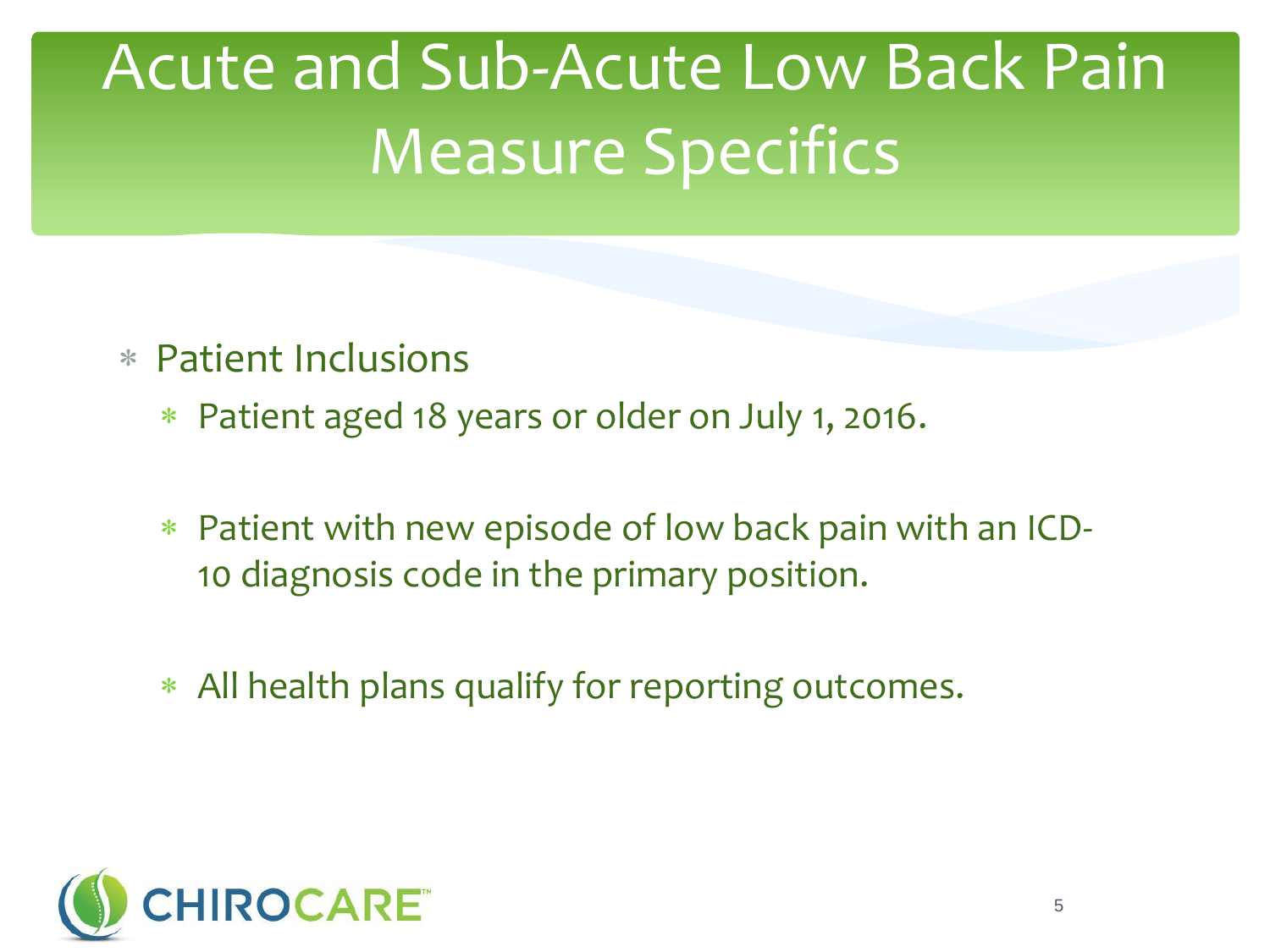## Acute and Sub-Acute Low Back Pain **Measure**

- Patient Exclusions
	- Patients with any chiropractic encounter in the 180 days prior to the treatment start date.
	- Patients with a diagnosis of cancer, trauma or infection related to the spine; drug abuse; or neurologic impairment any time during July 1, 2015 through June 30, 2017.
	- Patients who were pregnant during the measurement period.

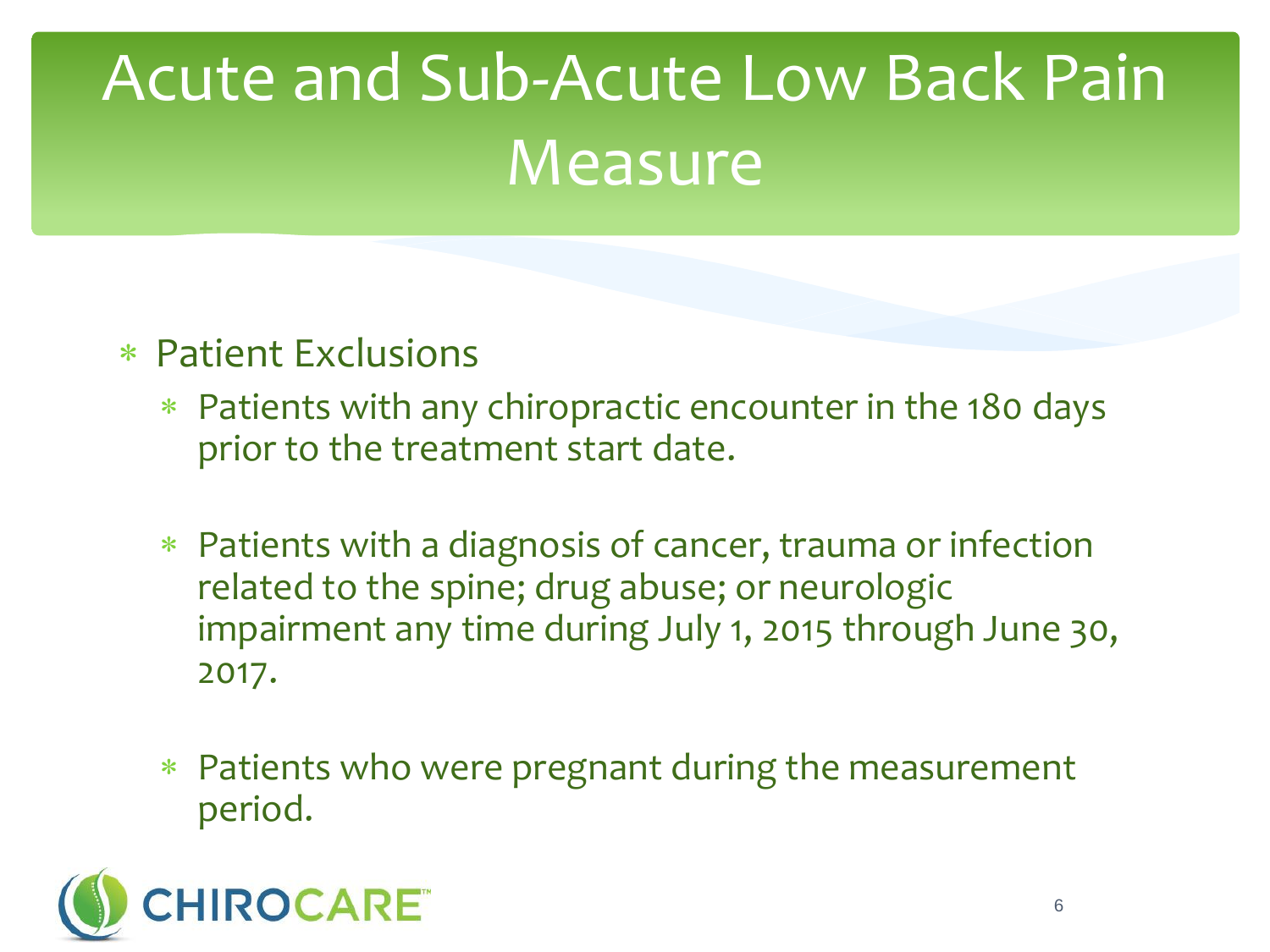# Measuring Two Specifics

#### Process Measures

- ODI 2.1a Administration at Treatment Start
- Follow up ODI 2.1a Administration within 12 weeks
- ODI 2.1a Administration at BOTH Treatment Start AND within 12 weeks
- Outcome Measure
	- Average change for all new low back pain patients in their ODI v2.1a between Treatment Start and within 12 weeks

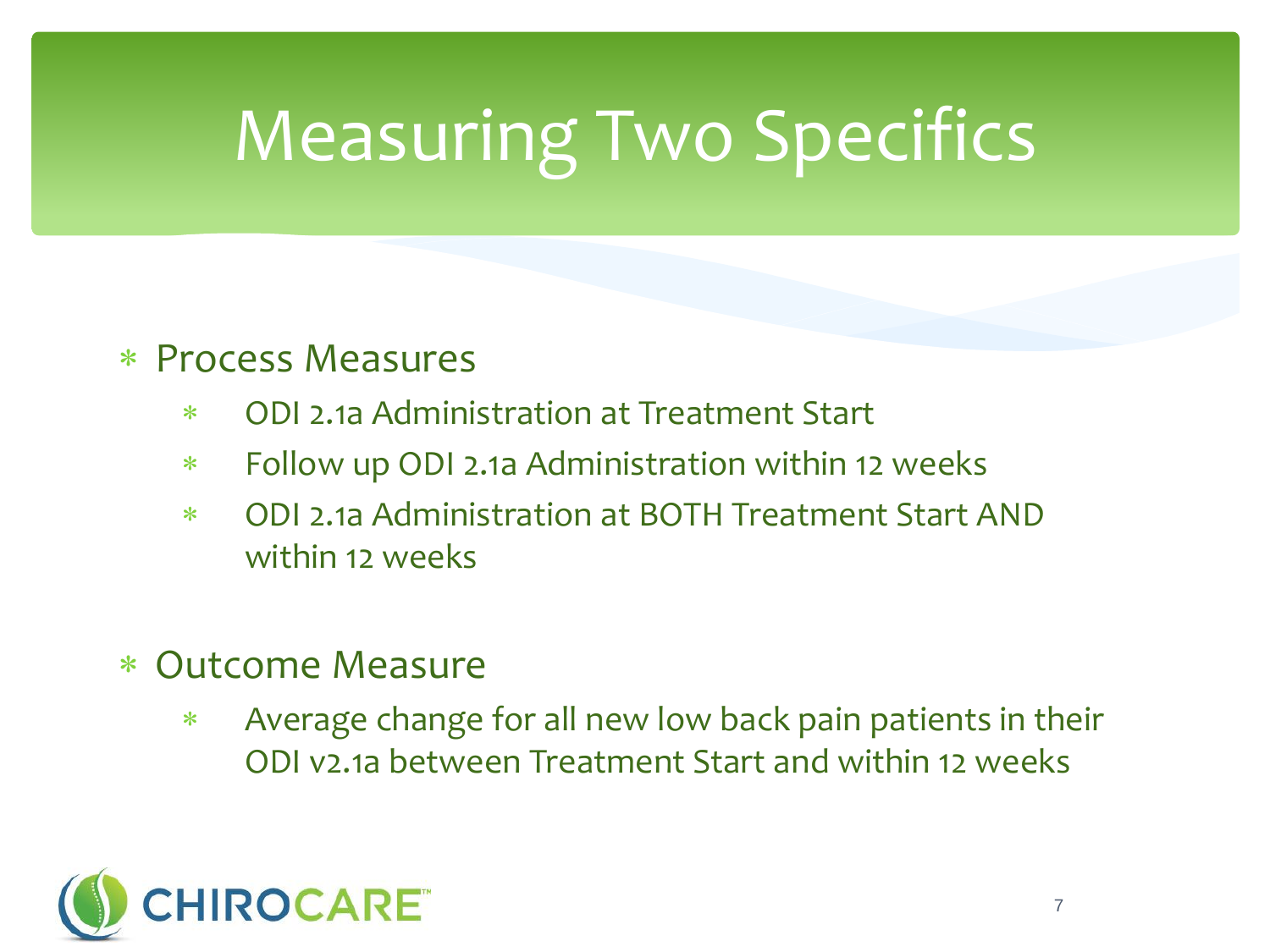### Direct Data Submission Steps

- Each provider must register for the MNCM Data Provider Portal
	- Online registration includes agreements to:
		- BAA
		- Direct Data Submission (DDS) Terms and Conditions
	- \* Registration should be completed at implementation of ChiroFirst study
	- MNCM Direct Data Submission guide will be provided to participating clinics

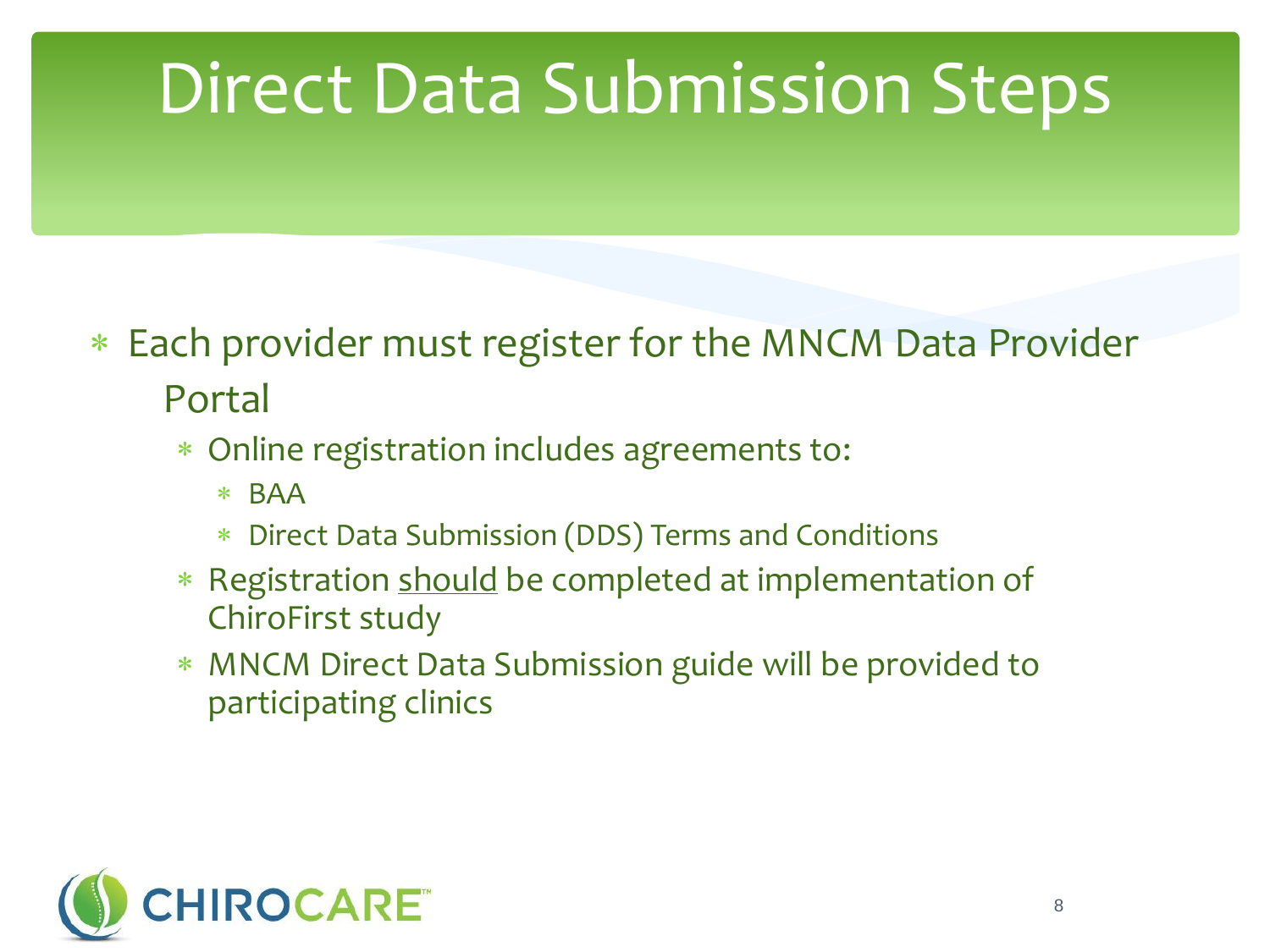### Data Submission Process

- MNCM Data reporting tool
	- Data for each patient meeting study criteria:
		- Patient ID (maintain a crosswalk to ID actual patient in audit)
		- DOB
		- Gender
		- Zip
		- Ethnicity, Race, Primary language (Optional)
		- Insurance plan ID
		- Treatment Start Date
		- Duration of low back pain at treatment start date
		- Report of other claims (worker's comp, auto insurance…) related to this diagnosis
		- Presence or absence of radicular pain
		- ODI responses for each question (Q7 is optional)
		- Follow-up ODI 2.1a responses for each question within 12 weeks of initial visit

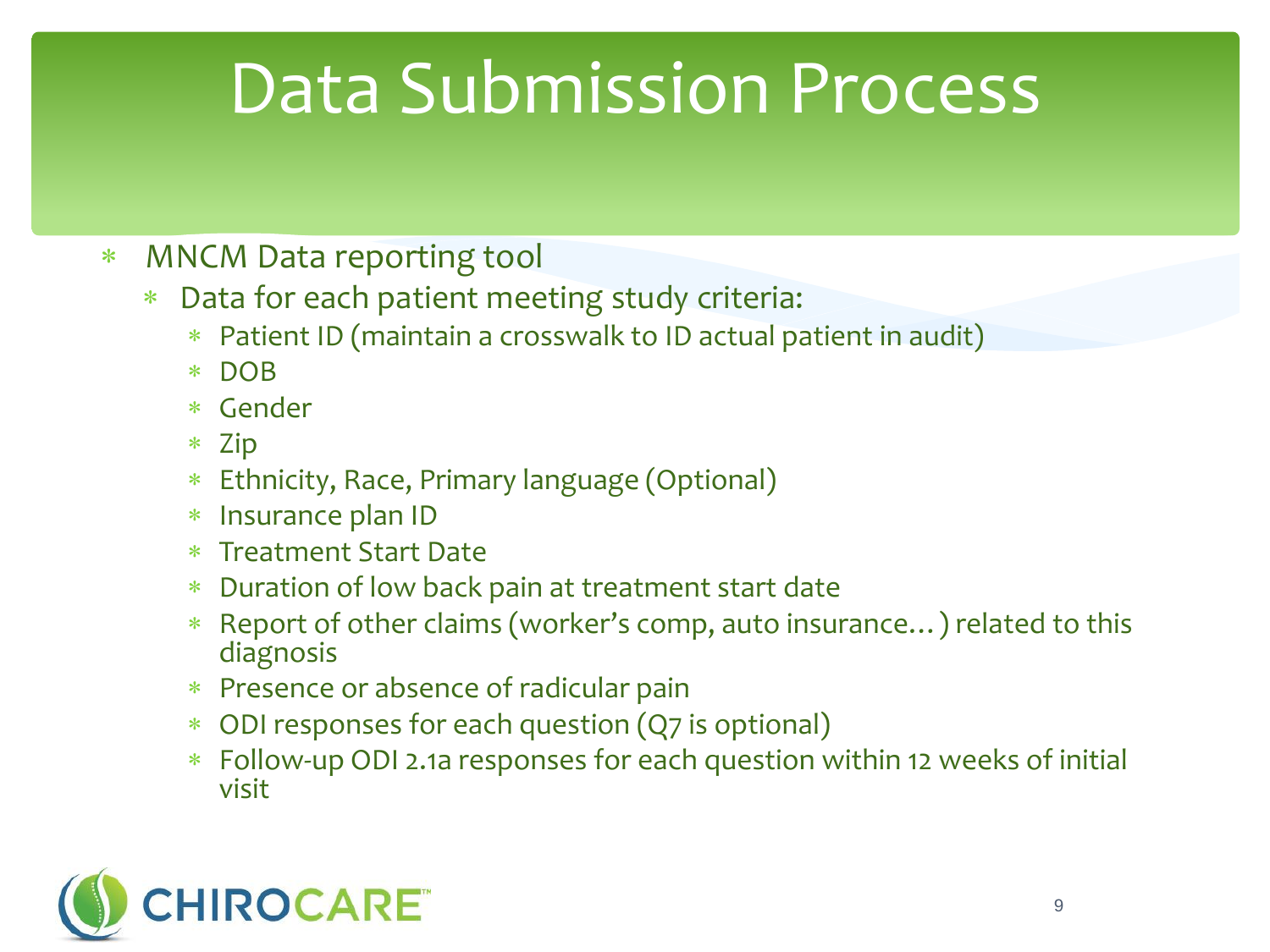#### Data Submission Timelines

#### Submission dates to MNCM Data Portal

| Initial Dates of Service                                    | <b>Report submission start date</b> | Audit Period                                                  |
|-------------------------------------------------------------|-------------------------------------|---------------------------------------------------------------|
| July $1^{st}$ , 2016 - July 30 <sup>th</sup> , 2016         | November 1 <sup>st</sup> , 2016     | November $15^{th}$ – December 31 <sup>st</sup> , 2016         |
| July $1^{st}$ , 2016 - December $31^{st}$ , 2016            | April 1st, 2017                     | April $15^{th}$ , 2017 - May 30 <sup>th</sup> , 2017          |
| July 1 <sup>st</sup> , 2016 - March 31 <sup>st</sup> , 2017 | July 1st, 2017                      | July 15 <sup>th</sup> , 2017 – August 30 <sup>th</sup> , 2017 |
| July 1st, 2016 - June 30th, 2017                            | October 1st, 2017                   | October $15^{th}$ , 2017 – November 30 <sup>th</sup> , 2017   |

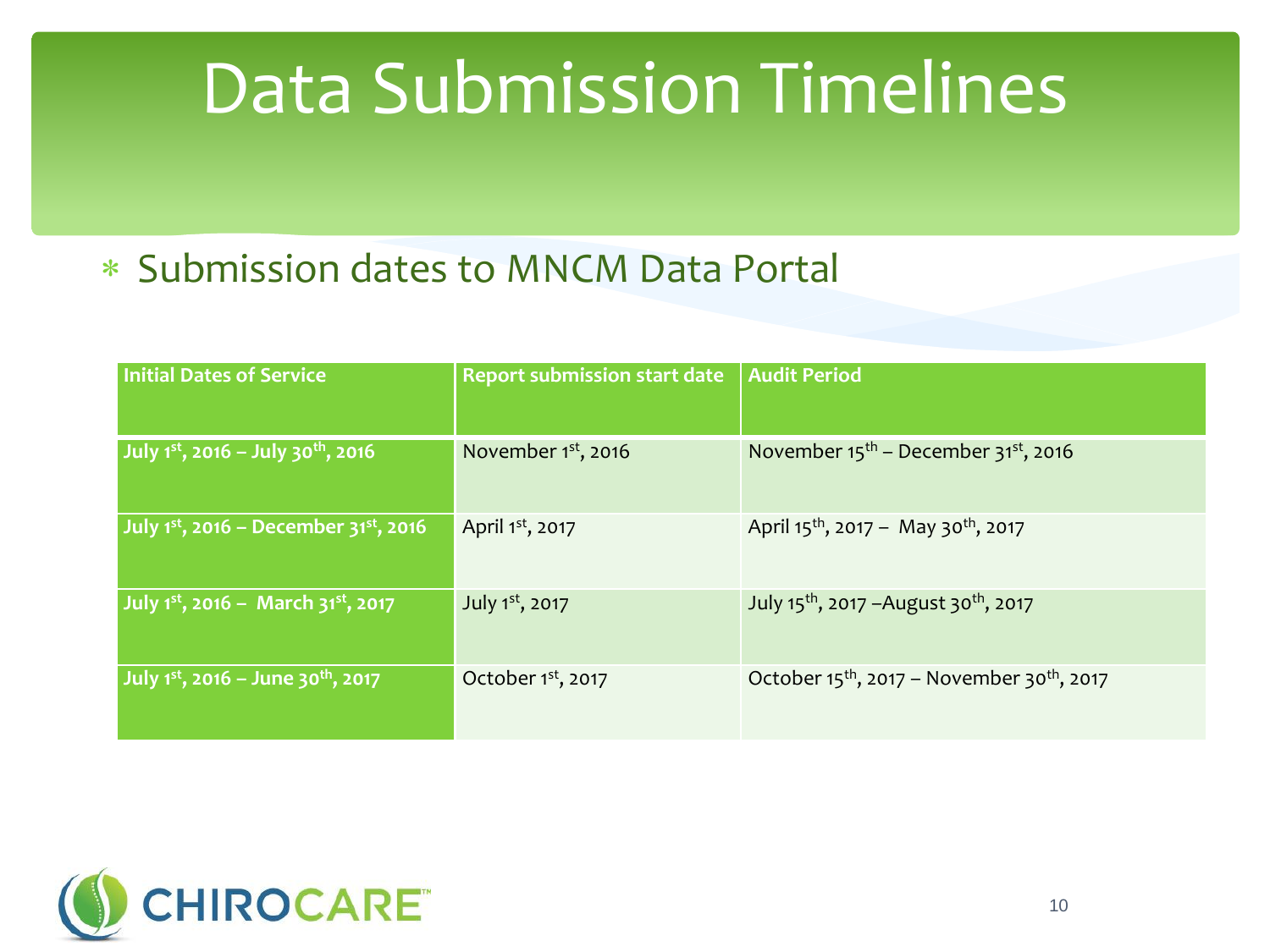#### Data Validation Process

- Data Validation process:
	- Review steps taken to identify patients
- MNCM Audit process
	- MNCM staff will connect virtually to review your medical records
	- Occurs after data submission

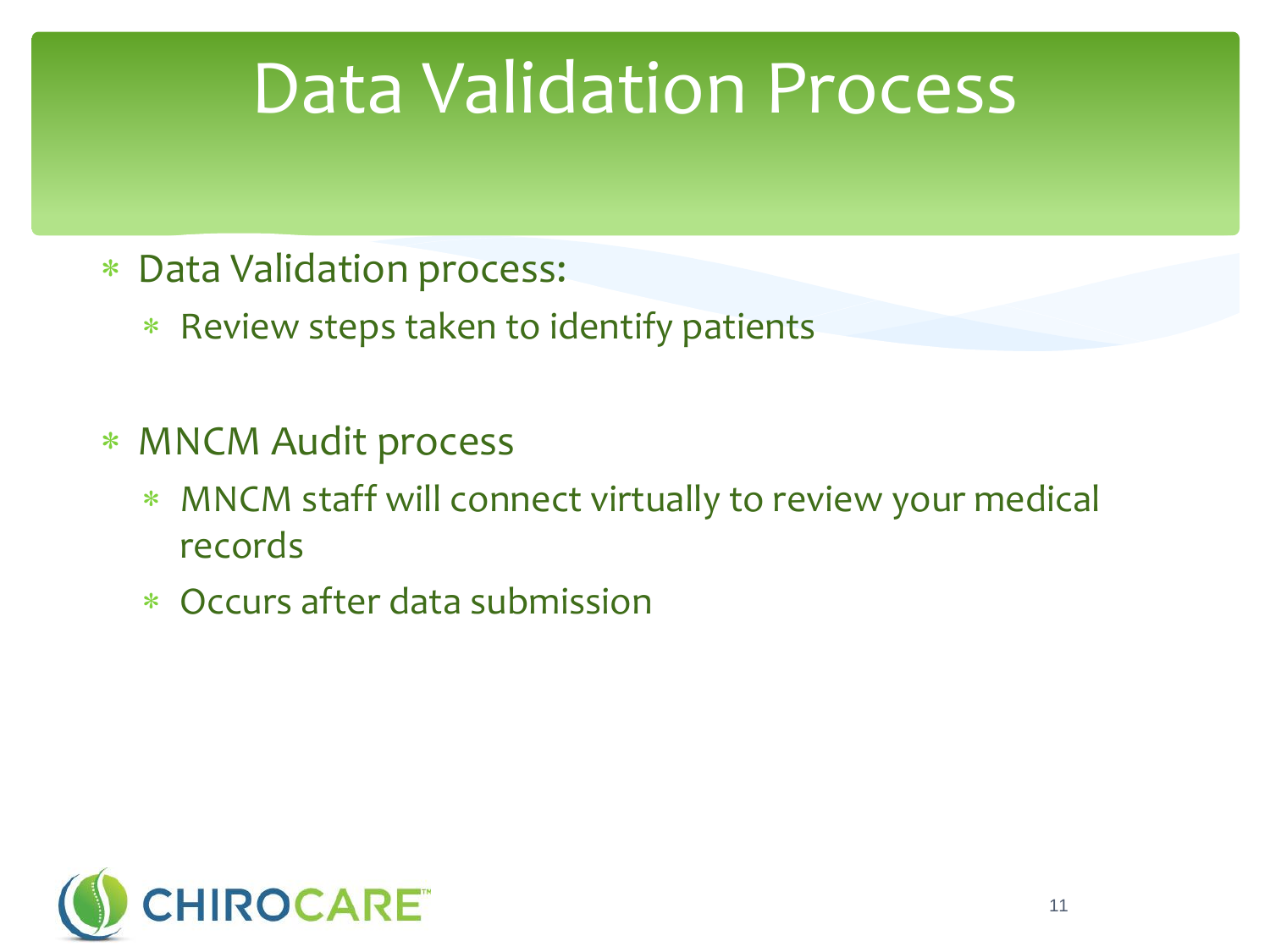### Why Participate in ChiroFirst?

- **Be recognized as being on the leading edge of health care transformation**
- Incorporate best practices for patient reported outcomes into your clinical workflows
- Understand & measure your patients' improvement over time
- Receive your clinic's results and compare with other blinded chiropractic clinics

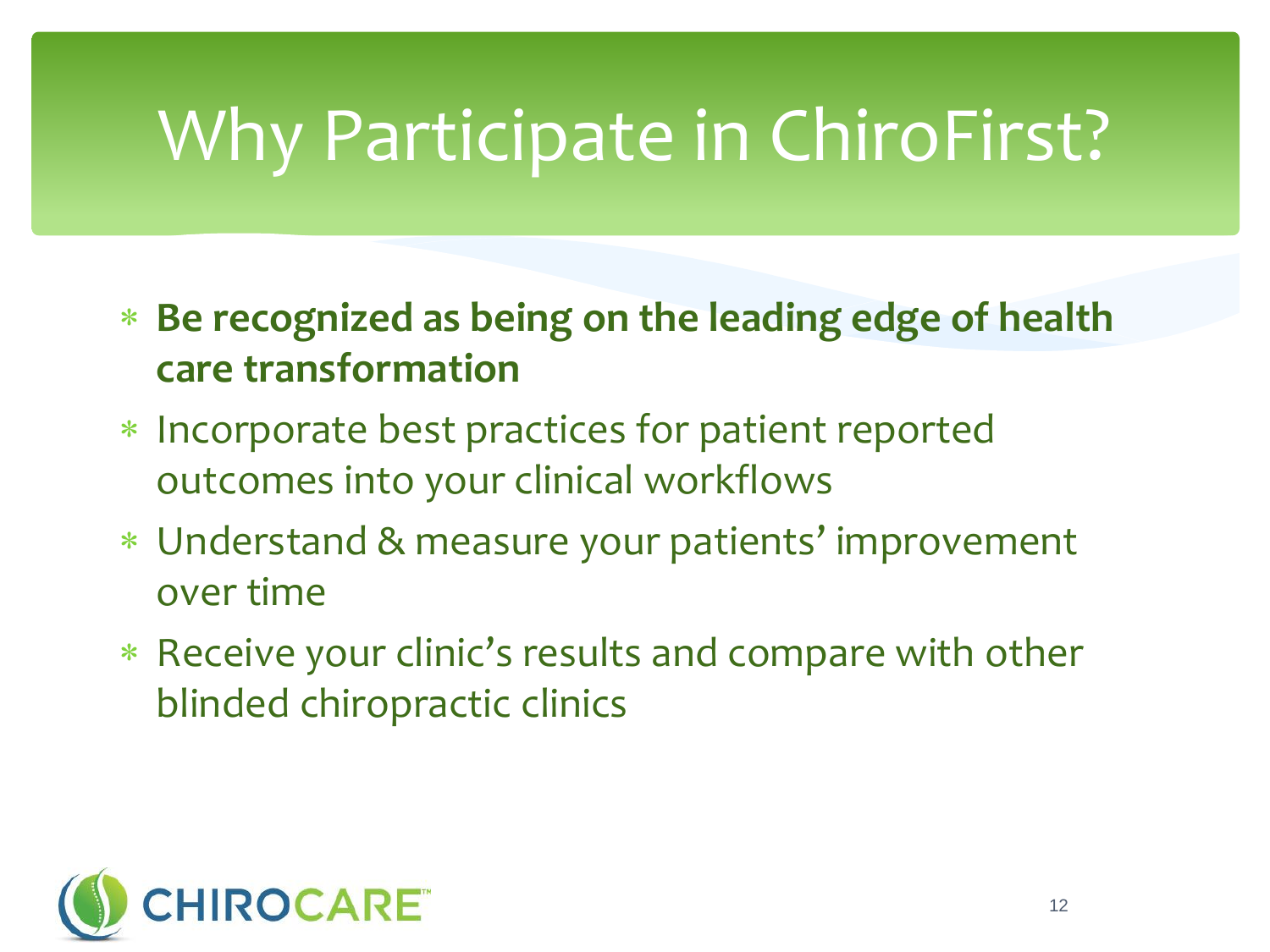#### Resources

- CCMI will serve as primary point of contact
	- Forward questions to MNCM as appropriate
- Assistance with creating EHR reports
	- Share specific reporting requirements to EHR vendors for assistance
	- Collaborate to generate ChiroFirst specific reports when possible
- Provide a Provider Manual
	- \* Step by step tutorial for proper administration of study
	- Talking points for front desk staff
- On-site visit with each participating clinic
	- Discuss how study will be administered in YOUR clinic
	- Facilitate understanding amongst all staff members
	- Troubleshoot issues and collaborate to find solutions
- \* CCMI will host regular study participant check-in calls
	- Share experiences
	- Troubleshoot problems
	- Collaborate on a variety of topics

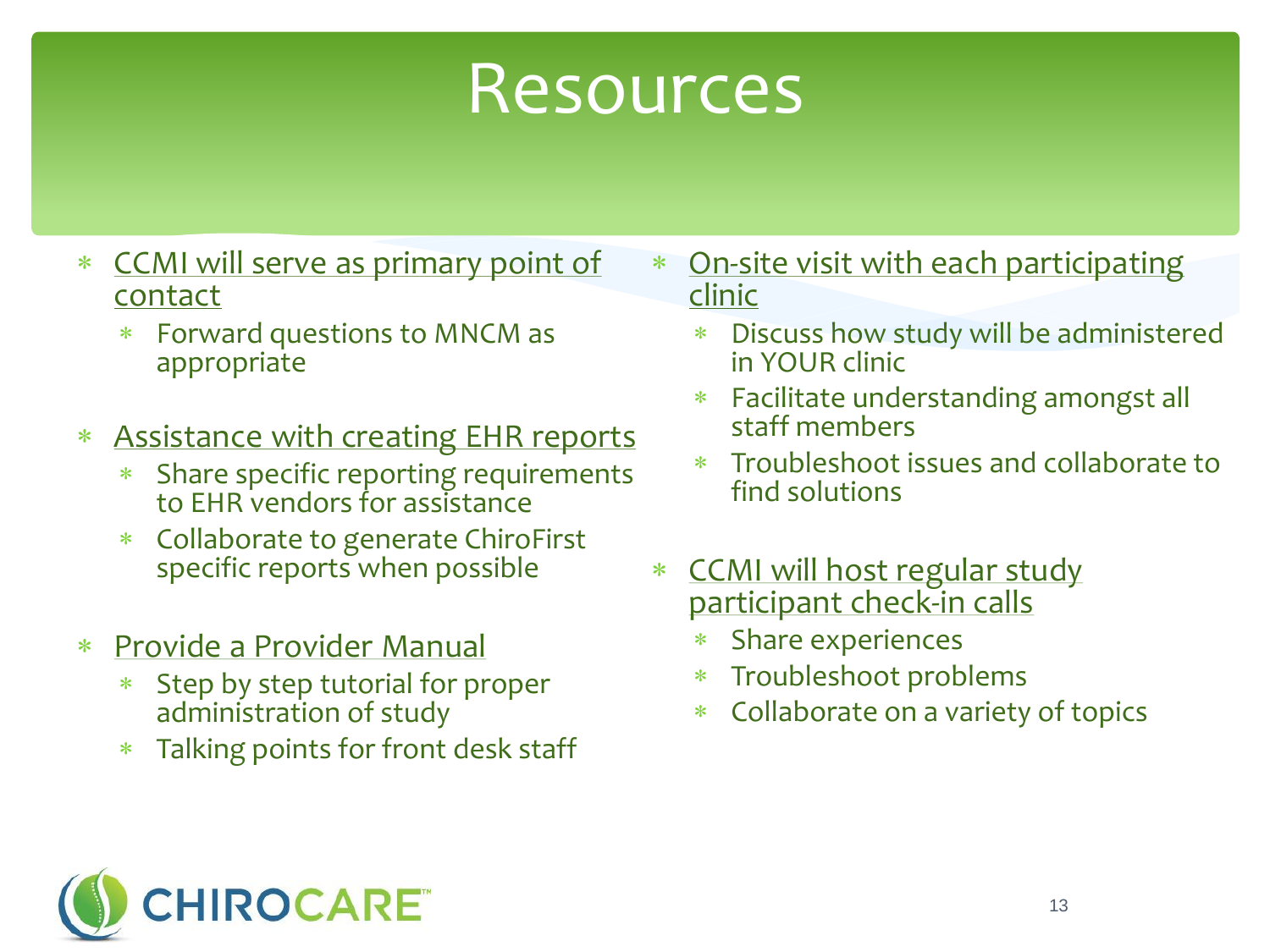### Timeline

| 2016                                                        | 2017                                                           | 2018                                                      |
|-------------------------------------------------------------|----------------------------------------------------------------|-----------------------------------------------------------|
| April 21 <sup>st</sup> – Sign Up Deadline                   | November 1, 2016 - First data<br>submission due                | 2 <sup>nd</sup> Quarter CCMI begins<br>reporting findings |
| July 1st CHIROFIRST LAUNCH                                  | April 1, 2017 - Second data<br>submission due                  |                                                           |
| Monthly - Check-in Meetings<br>through the end of the study | July 1, 2017 - Third data<br>submission due                    |                                                           |
|                                                             | October 1, 2017 - Final data<br>submission due                 |                                                           |
|                                                             | December 2017 - Study Finale<br>Celebration!                   |                                                           |
|                                                             | MNCM reports measure results<br>by clinic and provider to CCMI |                                                           |

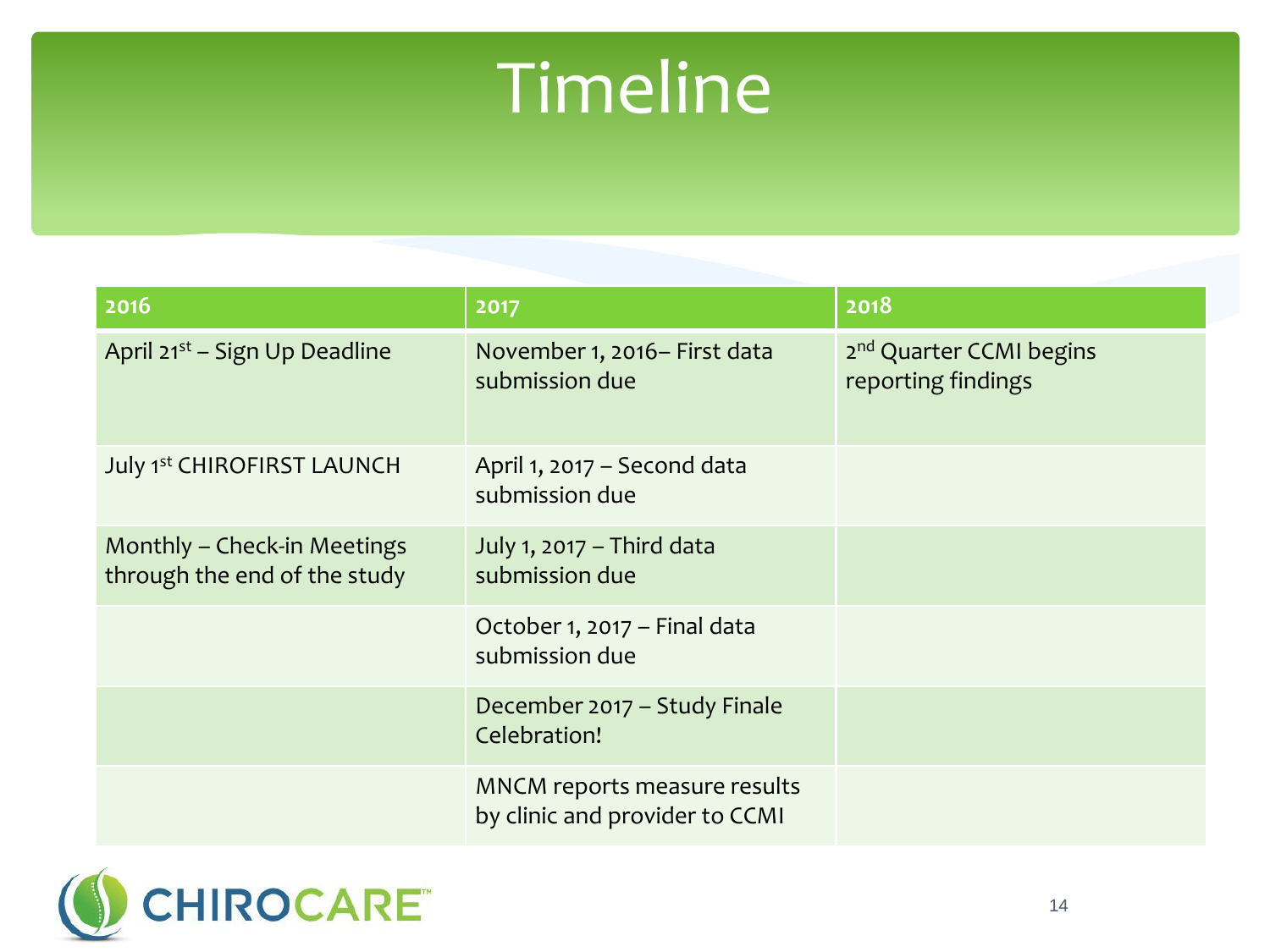#### Next Steps

- 1. Sign up for ChiroFirst
	- Indicate interest to Vivi-Ann Fisher D.C. [vfischer@chirocaremn.org](mailto:vfischer@chirocaremn.org) and return Participation Agreement
- 2. Receive Program Handbook
- 3. Schedule On-site visit to receive clinic training
- 4. Register with MNCM's Data Portal

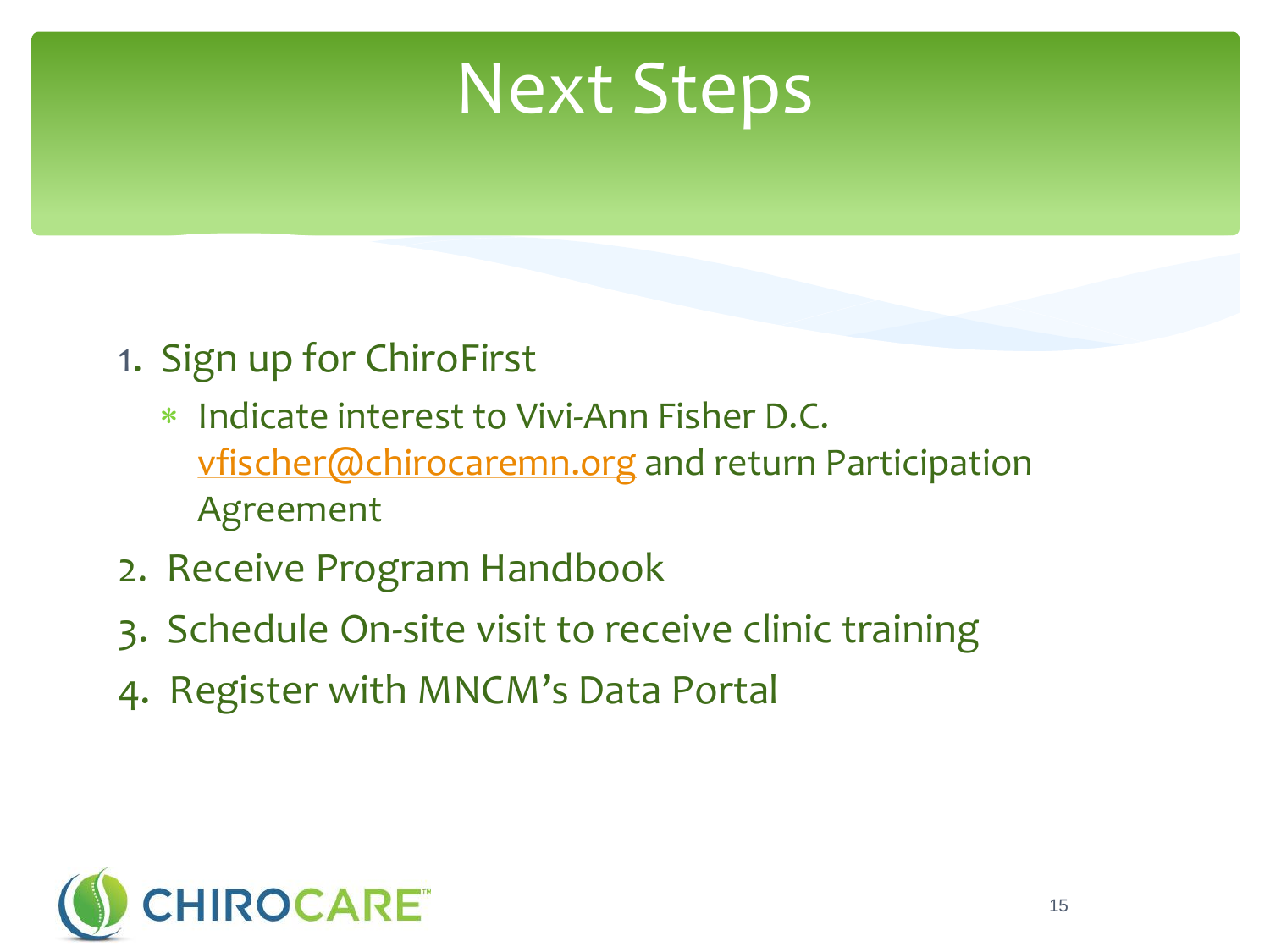

Questions, concerns?